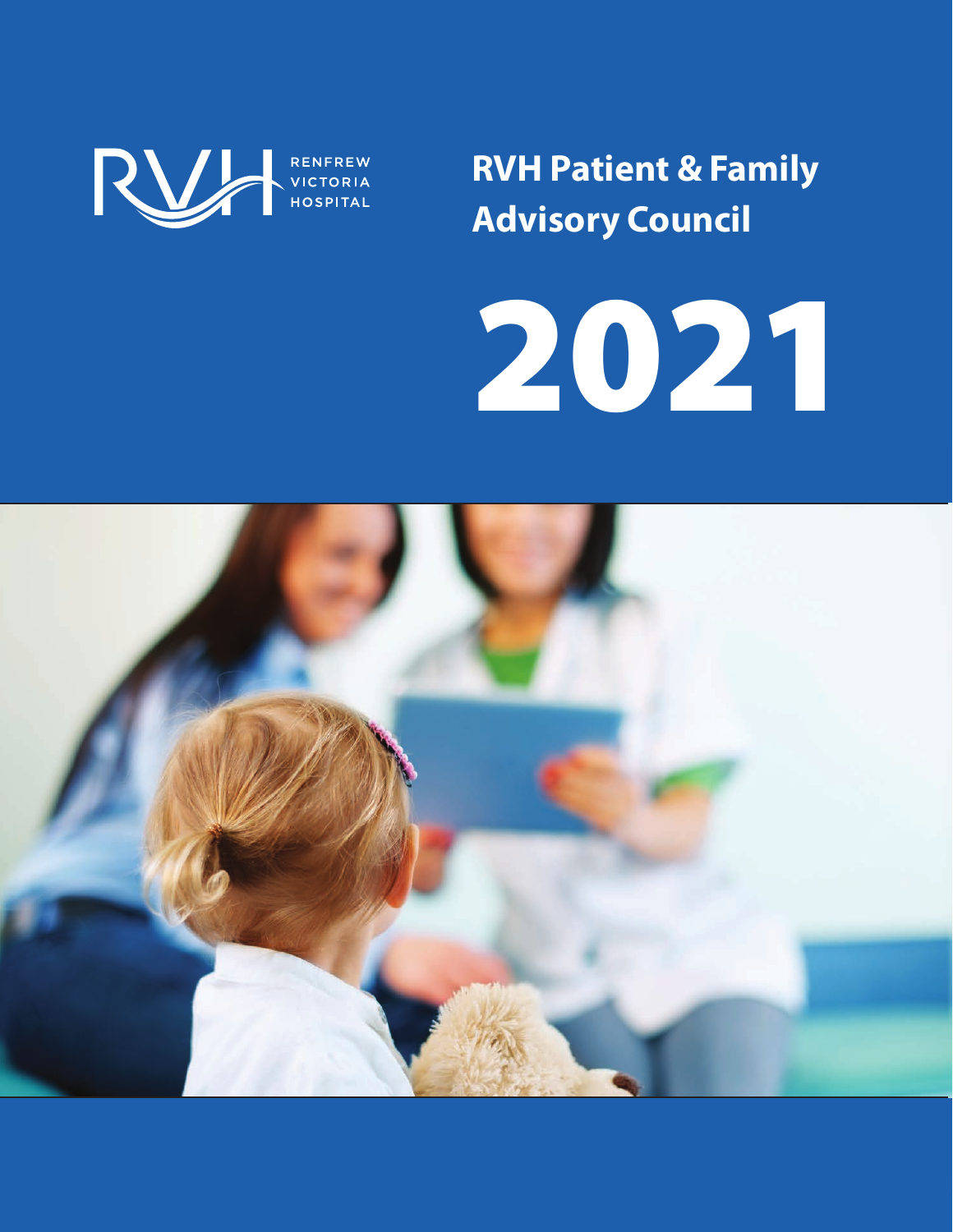## **PFAC accomplishments 2017–2021**

Patients and families remain central to all we do at RVH, and as a patient-centred hospital, our Patient and Family Advisory Council (PFAC) members are essential to our ability to deliver quality, safe and coordinated care.

The insights and personal stories we hear from PFAC members inspire and inform how we respond to the complex needs of the individuals and their families, both medically and emotionally.

Over the last few years of service, PFAC has demonstrated an outstanding commitment and has had a positive impact on the development of hospital-led initiatives and the broader healthcare system as a whole, especially during the challenging COVID-19 pandemic in the past year.

We are grateful to all members of the Patient and Family Advisory Council for partnering with us to deliver an exceptional patient experience. Your time, talent, energy, passion and drive are greatly appreciated and invaluable to Renfrew Victoria Hospital.

**Julia Boudreau, RVH President and CEO**

The Renfrew Victoria Hospital (RVH) and St. Francis Memorial Hospital (SFMH), like Accreditation Canada, believe that patient- and family-centred care will help our organizations to improve decision making processes, health outcomes, client experiences, financial management and patient safety. Both hospitals strive to ensure patient- and family-centred care is incorporated across the organization's processes.

The framework below is our guide to ensure engagement.



| <b>LEVELS OF</b><br><b>ENGAGEMENT</b>      | <b>CONSULTATION</b>                                                     | <b>INVOLVEMENT</b>                                                                  | <b>PARTNERSHIP AND</b><br><b>SHARED LEADERSHIP</b>                                                          |
|--------------------------------------------|-------------------------------------------------------------------------|-------------------------------------------------------------------------------------|-------------------------------------------------------------------------------------------------------------|
| <b>Direct Care</b>                         | Patients receive information<br>about the diagnosis                     | Patients are asked about<br>their preferences in<br>treatment plan                  | Treatment decisions are made based<br>on patients' preferences, medical<br>evidence, and clinical judgement |
| Organizational<br>design and<br>governance | <b>Organization surveys</b><br>patients about their care<br>experiences | <b>Organization involves</b><br>patients as advisers or<br>advisory council members | Patients co-lead safety and quality<br>improvement committees                                               |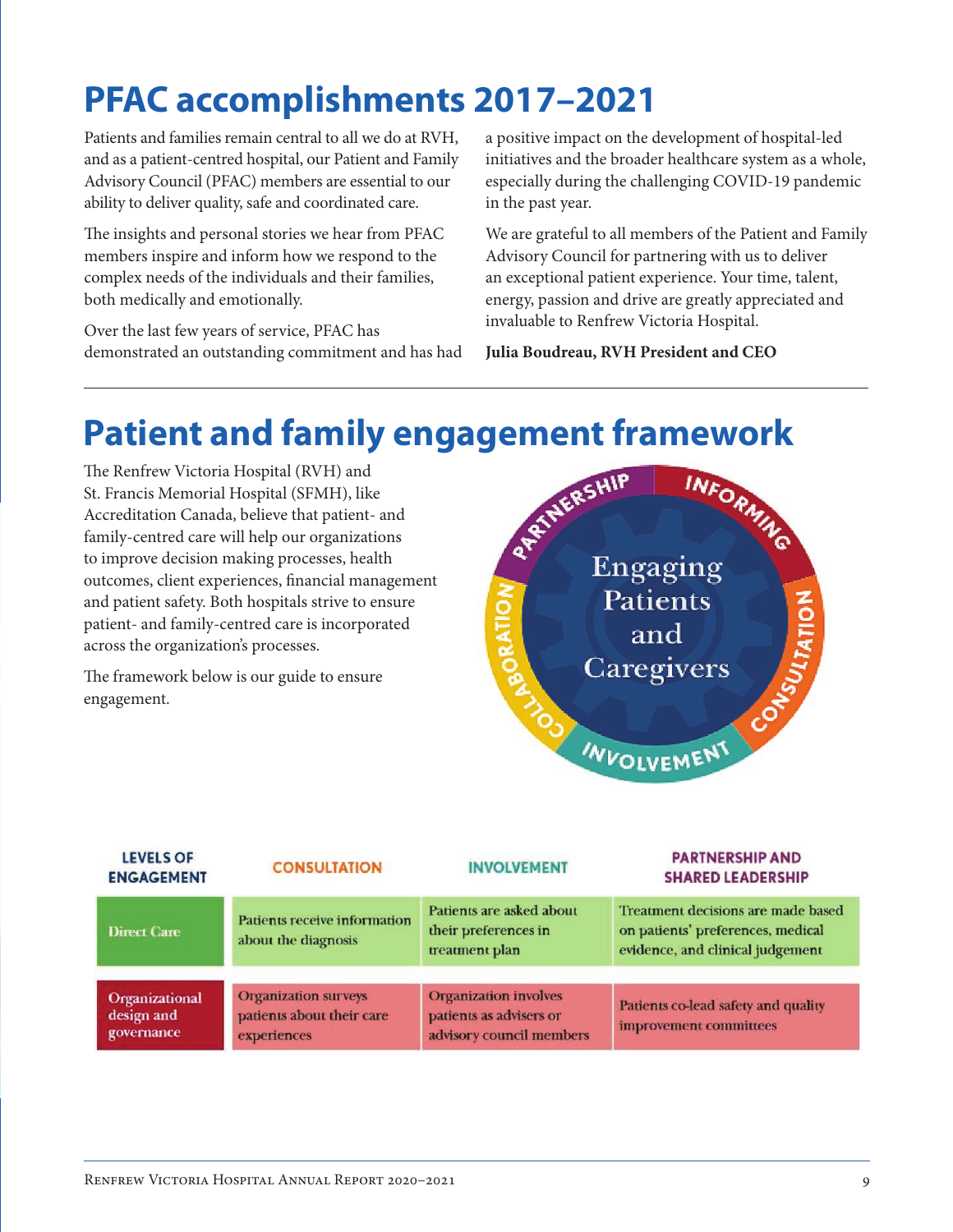## **List of accomplishments**

#### **Nephrology Goals of Care Project**

PFAC members were involved in bringing the content to the Champlain Renal PFAC for discussion and input before implementing our Goals of Care for all patients

#### **New Pay Phone and Water Fountain Location**

Members provided input into the location of the pay phone and water fountain to ensure the best accessibility for Emergency Department and Ambulatory Care patients.

#### **Input into RVH Campus and Hospital Maps**

Members reviewed the draft maps and made suggestions to ensure ease of wayfinding for patients/ visitors entering either the hospital campus or the facilities. Hospital signage was also reviewed.



### **Review of Visiting in Solarium Policy**

The PFAC committee reviews policy to ensure collaborative and meaningful use of the space for both patients and their families and RVH staff.

### **Fusion Patient Engagement Sessions**

Members were engaged in educational sessions around the implementation of the new Epic electronic health record system, the process and the benefits for both patients and staff.

### **MyChart Implementation**

PFAC members provided input into the user experience of the electronic patient health record to ensure that patients are able to easily access their up-to-date health information online through the Epic MyChart

### **Dietary Changes / Patient Meals Changes**

PFAC members have been instrumental in providing feedback into patient meal choice (e.g., the addition of new recipes/entrees, more fresh salad and fruit, and breakfast items), and serving times.

#### **RVH Quality Improvement Plan**

PFAC member input and review received.

#### **Creation PFAC Brochure**

Members provided their input and comments into the first PFAC Annual Report in 2017 which was published and circulated widely to demonstrate to the community the work the PFAC committee had done and the resulting improvements for patients and families at RVH.



#### **Regional PFAC Committee**

Member participation to ensure an "RVH patient voice" at the table.

#### **Strategic Plan**

Participated in the Strategic Plan review committee, provided input into and review of the 2021–2026 Strategic Plan.

#### **Communications Review**

Reviewed communications and various methods used to ensure that all members of the community feel informed and engaged with what is happening at their local hospital. This resulted in this report being printed and mailed to households across the hospital catchment area for those who are not online.

**Patient Rights and Responsibilities Policy** Reviewed by PFAC members.

#### **Virtual Care – Patient Satisfaction Survey**

PFAC members reviewed the Patient Satisfaction Survey review of satisfaction around the transition to virtual care in ambulatory care programs.

#### **PFAC Framework Approval**

Members reviewed a new Framework to seeks to ensure that RVH continues to put patients front and centre.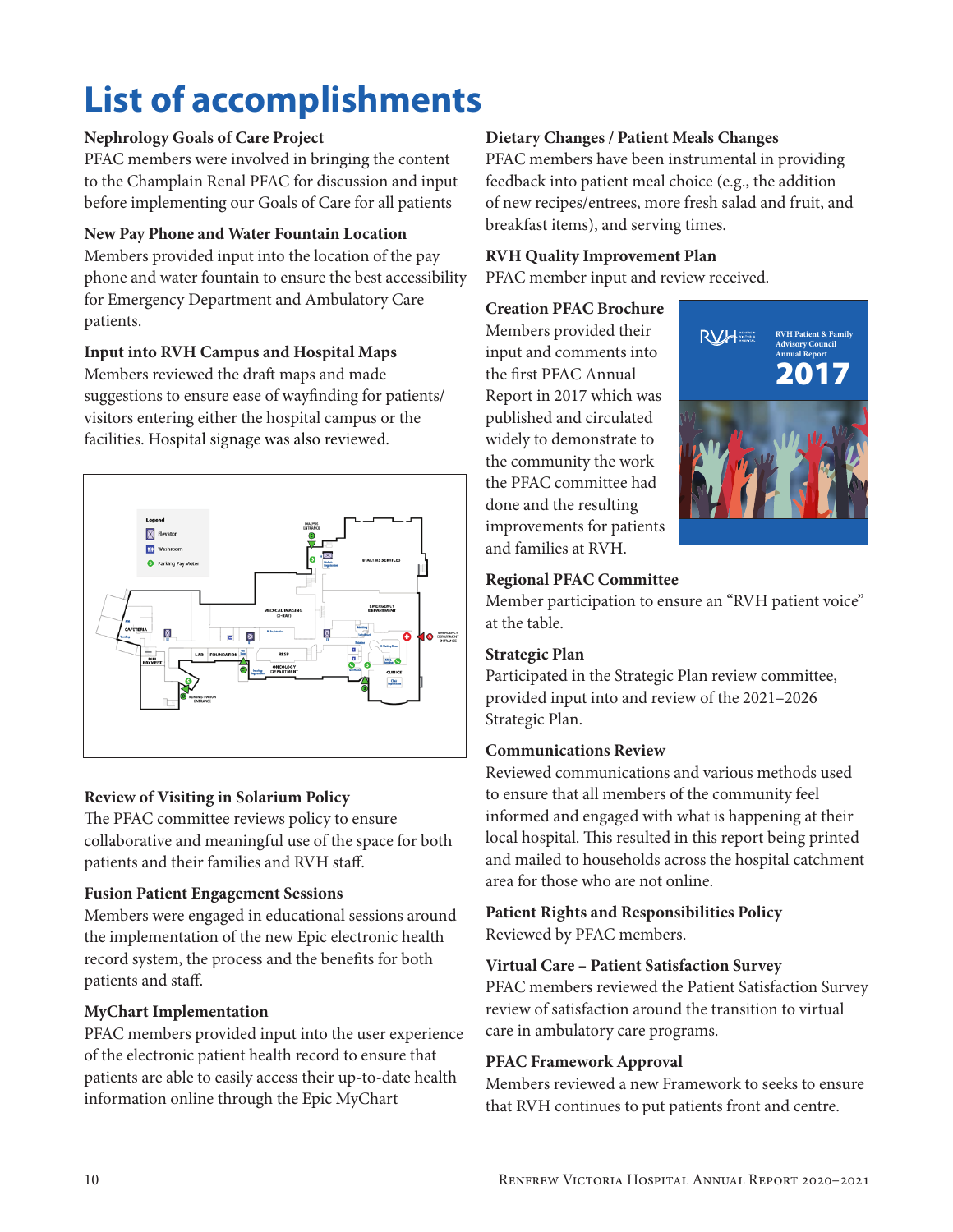## **PFAC member comments**

I have had the pleasure of being part of the PFAC Committee at RVH for a few years now. Although I was an employee of RVH for 31 years, the main reason I became involved was because of the great care and support my husband received at RVH. It became important to me to be part of a team that puts patients' needs number one. Many changes have been put into place at RVH because of suggestions from the PFAC Team, e.g. Signage, Water Fountains, Information packages, Pay Phones, White Boards, Meal times and contents, volunteer endeavours, etc.

It has been a great experience working as a team with Board Members, Senior Management, Staff from all areas and Patient Family members—all with a common goal to ensure the best possible patient care, satisfaction and safety. Some of our PFAC members also volunteer at RVH and as they direct people through our facility and various programs it enables them to bring back concrete suggestions to our committee for improvements. RVH is #1 because so many people strive daily to put both large and small changes in place to make your visit a well-organized and satisfying experience. Changes are put in place often in a very short timeframe and all suggestions are welcome.



**Bonnie Nolan**

I am pleased to be a member of the PFAC Committee and to have input into the decisions made to make improvements from the patient and family perspective. I was able to assist Chris in determining the best location of the telephone and water fountain in the ER area. Many positive changes have taken place, and changes are always ongoing. I have heard very positive feedback regarding the Dietary changes.

This committee welcomes feedback from patients and family and also from staff. I enjoy working with my fellow committee members and appreciate their constructive input.



**Carol Ann Simson**

As a RVH board member and relatively new PFAC committee member I feel it is essential to ensure that RVH is meeting the needs and expectations of everyone we serve. To that end the insights gained from the experiences, critique and constructive positive suggestions from patients and families who we serve are invaluable. The patient and family volunteers who serve on of the PFAC have overwhelmed me with their firsthand patient experience, passion and commitment to making the RVH the people's choice for health care.

#### **Tom Faloon**

I continue to enjoy working with the RVH PFAC for the past six years. This has led me too participate on sub-committees such as: MyChart, and Friends of Continuing Care Committee, recently represented Renfrew Victoria Hospital on a provincial sub-committee dealing with COVID-19 issues. I would never have had these opportunities if it were not for meeting with Chris and other members of this hospital. I continue to grow and this opportunity has led me to another challenge: Volunteer Board Member for the Patient and Family Advisory Board for the Champlain LIHN starting in June 2021. I love to be busy, especially in these COVID TIMES. I enjoy this work and the challenges that we all work through and on.



#### **Candice Dick**